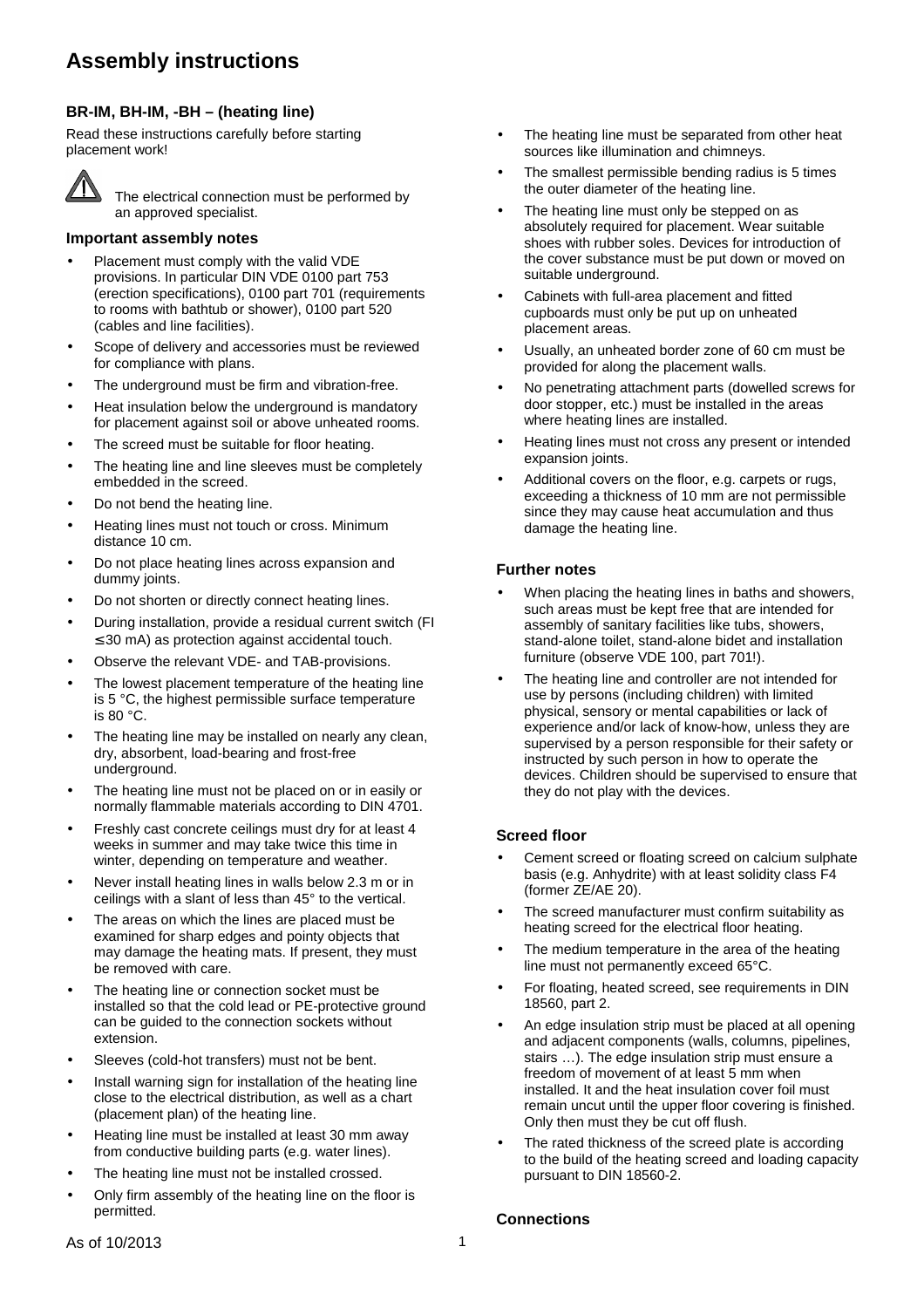- Connection of the heating line and timers or switches must only be performed by a qualified specialist pursuant to VDE 0100 part 753 (erection provisions).
- The connection lines must be placed in a plastic conduit at a minimum wall thickness of 0.8 mm.
- If more than one heating line is placed, all connection lines must be inserted into the recessed socket through the conduit and connected via the included system connection. Cold leads und protective ground must neither touch nor cross the heating conductor.
- Heating lines, even of different sizes , can be easily switched via a joint system connection if they have the same output per sqm. The max. current of the controller must be considered.

# **Constructional requirements**

Sealing measures to seal the load-carrying underground against floor moisture or non-pressing water must be specified by the building planner. These measures must be executed according to DIN 18195 "Waterproofing of buildings". Interior plaster work must be completed.

The wall plaster must reach down to the load -bearing underground (concrete or wood beam ceiling).

The load-bearing underground must comply with the structure requirements for taking up the floor construction and the intended load capacity. The height and levelness of the surface of the load-bearing underground must correspond to the requirements of DIN 18202, table 2 and table 3, line 2, regarding angle tolerances and levelness tolerances.

To review the horizontal height of the subfloor, the specified installation thickness of the floor construction and same-height connections, a rule mark must be applied in each room. The height reference is used as indicated by the building planner or building management.

## **Floor direct heating:**

The heating lines are placed in or below the screed plate. The inner screed thickness is at least 45 mm. The cover over the heating line is at least 30 mm.

Pipelines, electrical lines and similar that are placed on load-bearing underground must be attached. Compensation is required to achieve a level surface to take up the insulation layer – but at least the impact sound insulation. The required construction height must be considered in the plans.

Balancing layers must be flush when installed. If the heated floor construction contains an effective slant, e.g. in showers or similar facilities, this slant must be created in the carrying underground to meet the requirement of even screed thickness.

Present building joints in the carrying underground must be even in their width, have a full edge, be straight-lined and flood-aligned. Joints must be placed in the insulating layer and screed above building joints.

The bearing underground must be visibly dry and free of contaminations and loose components.

Outer doors and windows must be installed, and any unglazed window openings must be covered with foil.

When the screed is applied, room temperatures and material temperatures must not be below + 5°C.

## **Area of use**

The heating line is used as direct heating in the screed.

It is suitable as additional heating or full heating (observe heat demand!).

## **Maximum floor covering thickness**

| Tiles    |       | 30 mm $\lambda$ = 1.00 W/mK |
|----------|-------|-----------------------------|
| Parquet  | 16 mm | $\lambda = 0.14$ W/mK       |
| Carpet   |       | 10 mm $\lambda = 0.09$ W/mK |
| Laminate | 8 mm  | $\lambda = 0.08$ W/mK       |
| PVC.     |       | 10 mm $\lambda = 0.23$ W/mK |

In case of slanting materials, suitability must be verified with the manufacturer.

### **NEW – sleeveless**



**Isolation sleeve continually chemicals and temperatureresistant** 

# **Heating line construction BR-IM**

# **The following information applies for Item no.: 37710-…. .**

BR-IM-heating line with unilateral connection for installation in screed.

## **Placement of the heating line**

Placement of the heating cables: The distance between the heating lines may be determined as follows: 1:

Area to be heated (in m²) X 100 divided by the length of the heating line (m)

2: Output per meter (W/m) X 100 divided by the surface output (m²)

#### **Placement notes**

The BR-IM-heating lines are placed meander-shaped on the area to be heated.

Spacer strips (support strips) are used as an assembly aid item no. 20063. **\_\_\_\_\_\_\_\_\_\_\_\_\_\_\_\_\_\_\_\_\_\_\_\_\_\_\_\_\_\_\_\_\_\_\_\_\_\_\_\_\_\_\_\_\_** 

# **Heating line construction BH-IM, BH (heating mats)**

#### **The following information applies for item no.: 31801, 31802, 31804, 31806-…. und 31323, 31324-…..**

BH-IM-, BH-heating lines with unilateral connection for installation in screed.

#### **Placement notes**

Place heating mats on the floor with the plastic grid up, according to the placement plan. The shape indicated in the plan is achieved by cutting the elastic grid at the indicated turning point.

#### **Flexible placement**

Cutting in of the heating mats permits various constructions situations.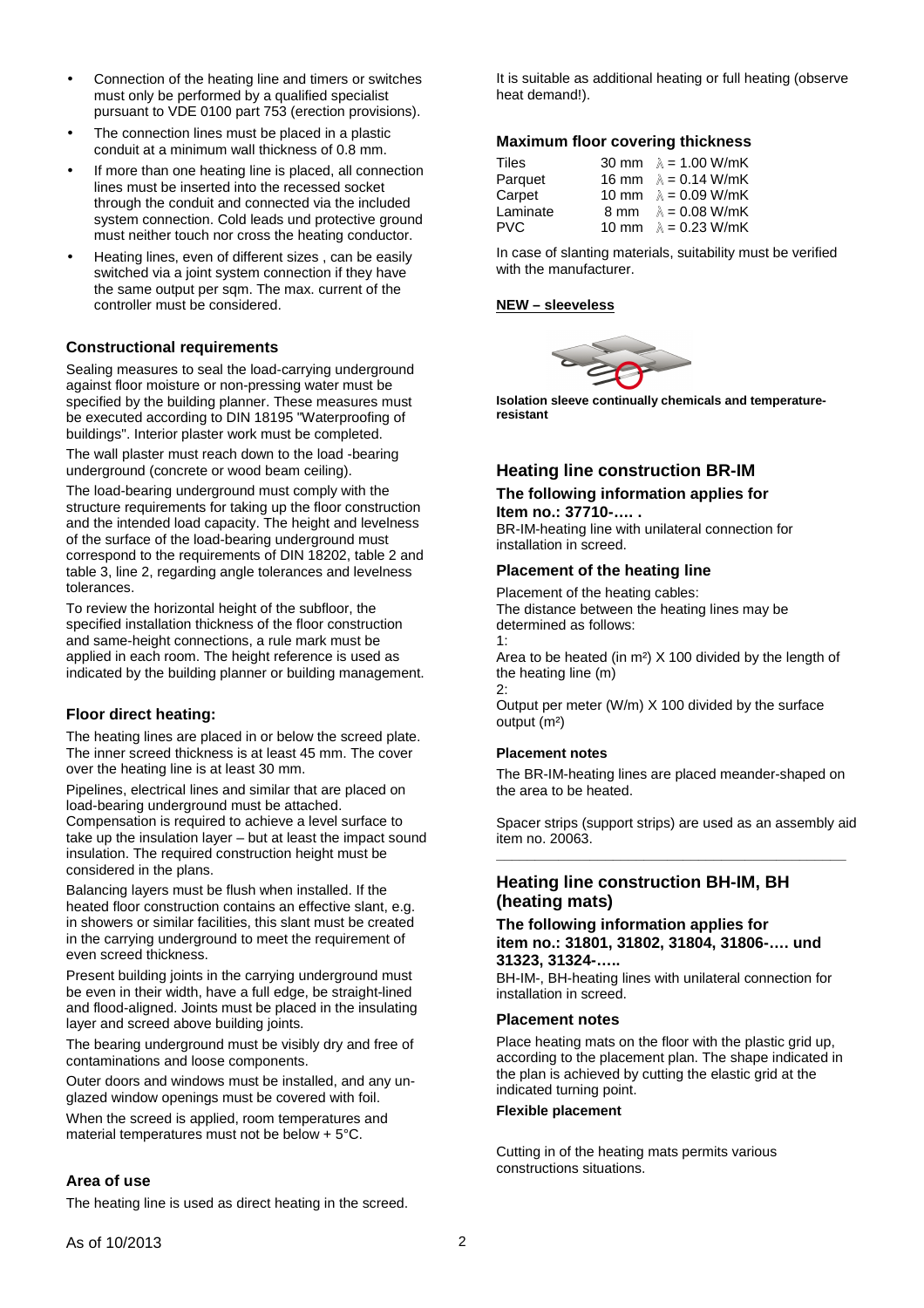

Example placement of the heating mats

**Attention!** Do not damage the heating line. The heating mat is bent and placed in parallel to the first lane at the cut.

## **Keep a minimum distance of 8 cm between the heating lines!**

## **Further placement notes**

#### **The following information applies for any item no.**

\_\_\_\_\_\_\_\_\_\_\_\_\_\_\_\_\_\_\_\_\_\_\_\_\_\_\_\_\_\_\_\_\_\_\_\_\_\_\_\_\_\_\_\_

The terminal ends (cold leads) are guided to the connection socket at the side of the heating line.

When placing the heating lines in bathrooms and showers, the areas that are intended for installation of sanitary facilities like tubs, showers, stand-alone toilet, stand-alone bidet and fitted furniture must remain free (VDE 0100).

Drawing across area 0, area 1 und area 2 pursuant to VDE 0100-701.

## **Insulation test**

Insulation tests must be performed before placement , after placement of the heating mat and after placement of the floor covering; the resistance value of the heating mat must be measured and entered into the inspection record as well at these times.

# **Upper floor covering**

Ceramics tiles and natural stone are particularly suitable for floor heatings. However, textile, plastic and parquet coverings may be used as well. The upper floor covering generally needs to be attached with an adhesive suitable for floor heatings.

# **Connection of the cold leads**

The cold lead ends are connected in the wall connection socket according to the following chart.



**BR-IM, -BH-IM, -BH – (heating line)** 



Several heating lines are connected in parallel!

The maximum permissible current at the switching contact of the control device must be complied with!

- L' Terminal for switched phase (230V~) via control facility (B1), e.g. temperature controller.
- PE Connection terminal for cold lead shield for line protection and FI-monitor.
- N Connection terminal for cold lead neutral conductor.

# **Covering the heating lines**

The heating lines are placed in or below the screed plate. The inner screed thickness is at least 45 mm. The cover over the heating line is at least 30 mm.

## **Installation**

Installation of the electrical heating facility must only be performed by a qualified electrician (EN60335-1). The heating facility requires an all-pole separating device for disconnection from the mains with at least 3 mm contact opening with per pole.

As protection against indirect contract, a residual current switch (FI  $\leq$  30 mA) must be provided.

The floor sensor of the temperature controller must be guided through a unilaterally closed conduit right into the heated floor. The floor sensor is placed centrally between the heating conductors.

The cold leads of the heating line must be guided to the wall socket in a conduit in the transfer area between floor and wall.

The cold lead ends of each heating line must be connected to the mains voltage 230V~ controlled via the control unit.

The protective mains conductor is connected to the protective ground. Also see section "connection of the cold leads".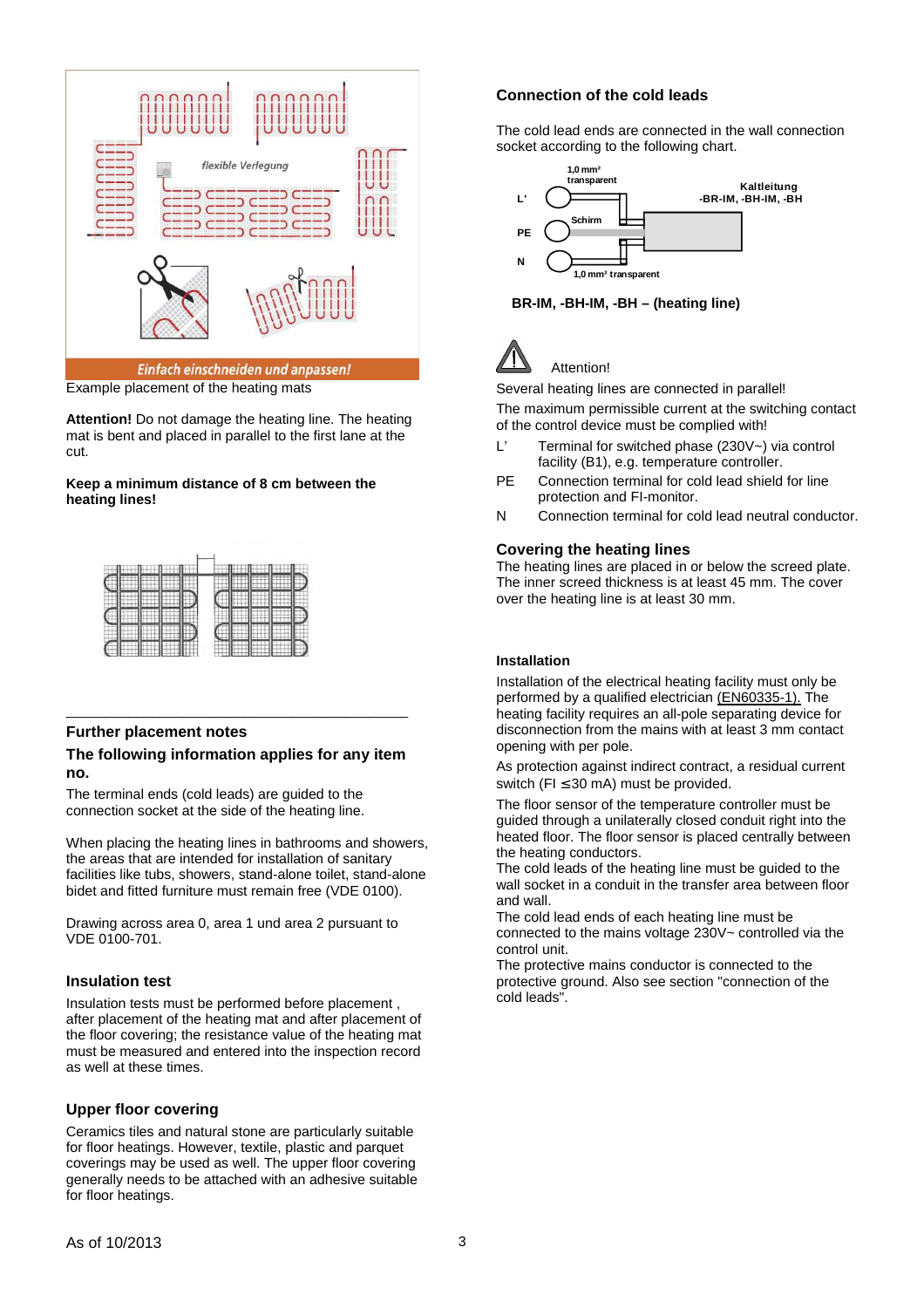- **30c m 1 2 3 4** 1) Heating line 2) Floor sensor, placed in **conduit** 3) Connection socket 4) Control device
	-
	-
	-
	-

# **Documentation**

The following documents must be submitted to the operator:

- Assembly instructions with completed inspection minutes.
- Revision plan with location of the heating line, temperature sensor and placement areas, as well as connection points of the heating and cold leads.
- Description of the floor structure.

## **Temperature control**

Exposed and recessed controllers are available to control the floor or room temperatures. In rooms with several heat sources (e.g. bathrooms), only floor temperature controllers must be used.

A timer can be connected upstream of the floor heating for time-dependent temperature-control. An alternative is a floor temperature controller with programmable reduction times and temperatures.

## **Floor temperature**

The permissible floor temperature (sensor temperature) in the floor storage heating is max. 60°C, in the floor direct heating and floor temperature control, it is max. 45°C. The permissible floor temperature must be set at the controller.

#### **Floor temperature controller**:

Point scale controller HEM TP-uP (item no.: 93088) Timer thermostat HEM U-uP (item no.: 93089)

**Charge controllers and central control units are available for floor storage heatings.** 

## **Example floor structure**

**Floor direct heating\* or floor storage heating\*\*** 



\*Depending on area-related input, screed thickness and upstream control. To warrant short heating times, the screed is to be kept as thin as possible or the heating mat placed as close as possible to the surface (approx. 2 cm coverage), under compliance with the minimum thickness and minimum coverage pursuant to DIN 18560.

\*\*The heating lines are placed in or below the screed plate above the insulation layer. The screed internal thickness is approx. 80 mm.

## **Floor storage heating with edge zone heating**



Edge zone heating mates are placed before outer windows or outer doors approx. 20 mm below the screed surface at a at a room depth of up to 1 m. The arearelated intake must not exceed 250 W/m².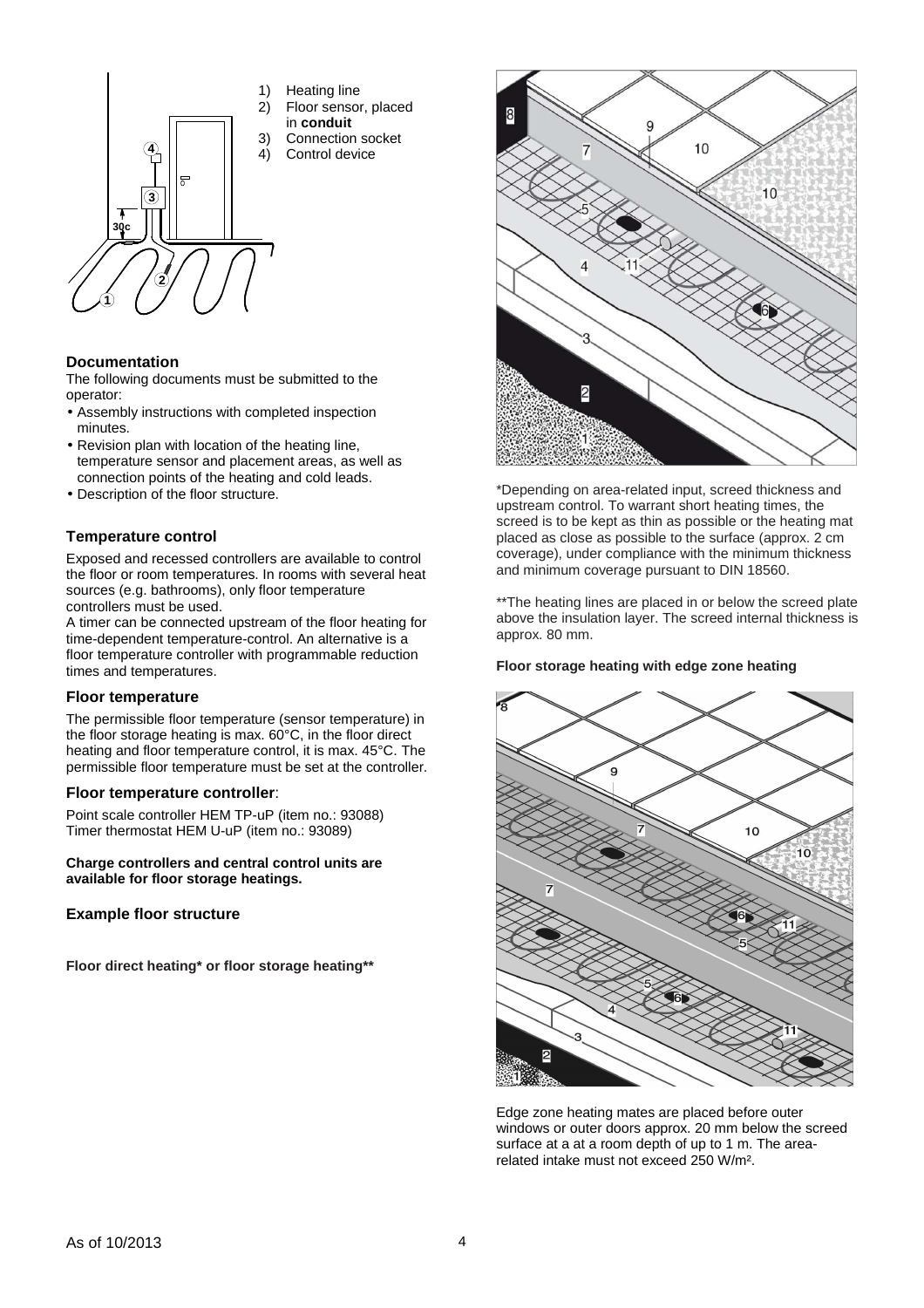- 1. Raw concrete
- 2. Moisture barrier/steam barrier (e.g. foil)
- 3. Heat and impact sound insulation (two-layer if

applicable)

- 4. Cover (e.g. PE-foil)
- 5. Heating line
- 6. Plastic nails for attachment
- 7. Load distribution layer (screed)
- 8. Edge insulation strip
- 9. Adhesive for flooring
- 10. Flooring
- 11. Conduit for temperature floor sensor

# **Water-tight sleeve transfer**



**Insulation sleeve, continually chemicals and temperatureresistant** 

## **Note on the sleeve-less cold-hot transfer of the connection line to the heating line:**

The connection line (cold lead) is placed to the connection socket or thermostat. Shortening of the connection line up to 1.00 m before the sleeve to the cold-hot transfer is permissible. To extend the connection line, use assembly sleeves (installed in the factory – length on request).



Figure: protective zones in the area around bath tub and shower tray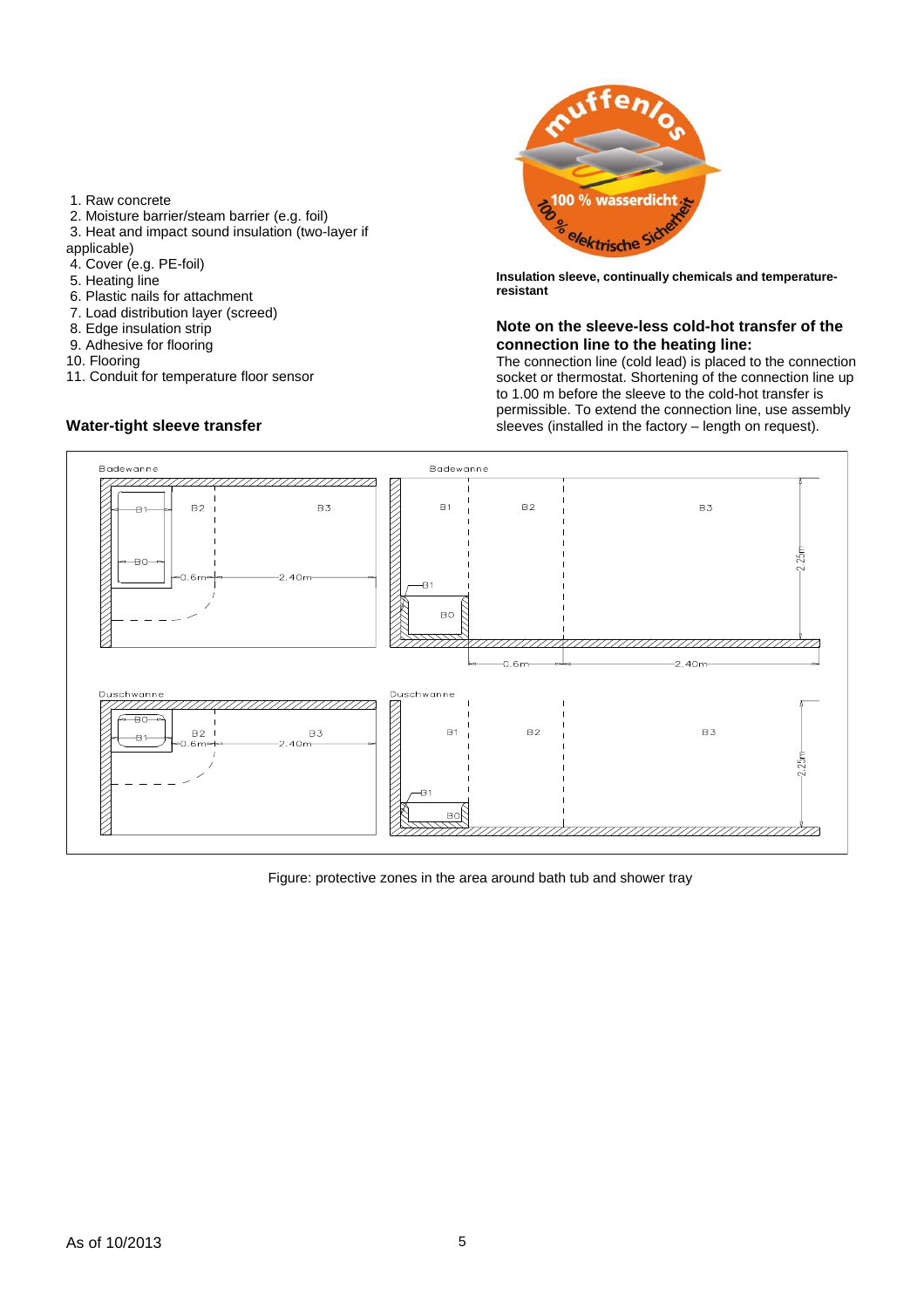| <b>Hemstedt GmbH</b>                                                                                                        | Abnahmeprotokoll                                                                                                                                                     | Formular: FO-10-45                                                                                              |
|-----------------------------------------------------------------------------------------------------------------------------|----------------------------------------------------------------------------------------------------------------------------------------------------------------------|-----------------------------------------------------------------------------------------------------------------|
| Schleicherweg 19                                                                                                            | Протокол приёмки                                                                                                                                                     | Формуляр: FO-10-45                                                                                              |
| 74336 Brackenheim                                                                                                           | <b>Test Report</b>                                                                                                                                                   | Form: FO-10-45                                                                                                  |
| Telefon: ++ 49(0) 71 35/98 98 -0<br>Telefax: ++ 49(0) 71 35/21 97<br>eMail: office@hemstedt.de<br>Internet: www.hemstedt.de | Beton-Freiflächenheizmatten/Ringe<br>Нагревательный мат/кабель<br>для обогрева открытых площадок<br><b>Heating Mats and cables</b><br>for outdoor and concrete areas | Erstellt/Составлен/Provides:15.05.13/LV<br>Revision/ревизия/Revision: 07.05.03/AS<br>Seite/страница/Раде: 1 - 2 |

**Kontrollmessungen** werksseitig: nach DIN VDE 0700 Teil 1/10.95 und 500/02.97/ Prüfung nach Prüfanweisung FO-10-28

**Контрольные измерения производителя**: по DIN VDE (Пром. стандарт ФРГ, Общ-во нем. электротехников) 0700 ,часть 1/10.95 и 500/02.97 / (Контроль по инструкции: FO-10-28)

**Test measurements** factory-installed: according to DIN VDE 0700 part of 1/10.95 and 500/02.97 Testing instruction FO-10-28

| <b>TYP</b>       |  |
|------------------|--|
| <b>IST WERTE</b> |  |

**Nicht unter 5°C verlegen Montage- und Verlegeanleitung beachten Vor Beschädigung schützen Aufheizen mit 5°C / Tag Die Heizmatten dürfen nur in Verbindung mit einem Fehlerstromschalter mit 30 mA Fehlerstrom betrieben werden** 

**Не укладывать при температуре ниже +5° С. Соблюдать указания по монтажу и укладке. Защищать от повреждений. Ежедневное повышение температуры нагрева на 5°C согласовывать с укладчиком стяжки. Отопительные маты могут эксплуатироваться только совместно с применением защитного устройства ( Fl < 30 mA). Do not lay less than 5°C Please note assembly instructions Protect against damage Heating up with 5°C/day The heating mats need to be operated only combined with a fault current switch with 30 mA fault current**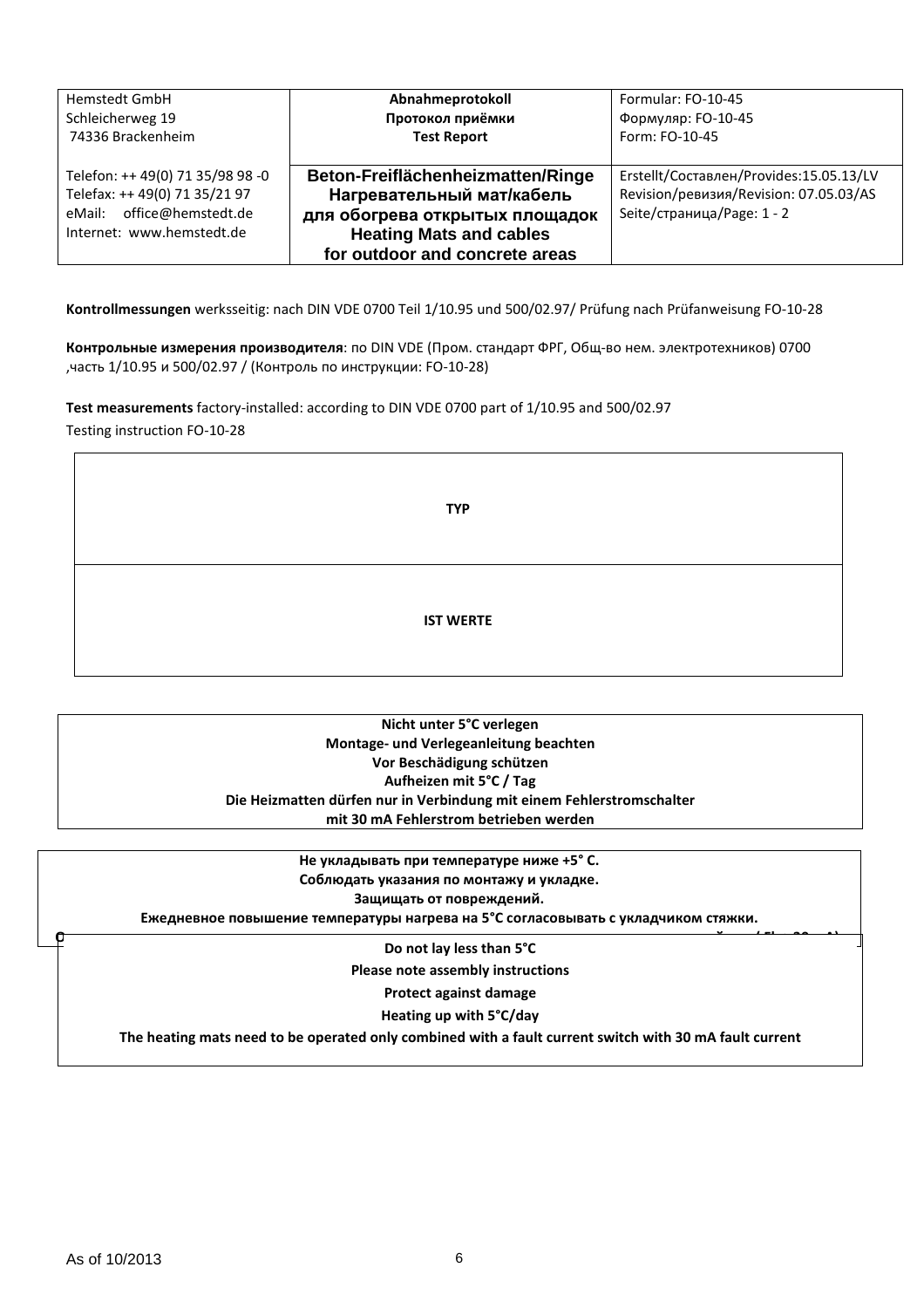## Kontrollmessung durch den Installateur:

| vor dem Einbau:                    |                         |               | nach dem Einbau:                                                                                                                                                                                                                                                                                                                                    |  |
|------------------------------------|-------------------------|---------------|-----------------------------------------------------------------------------------------------------------------------------------------------------------------------------------------------------------------------------------------------------------------------------------------------------------------------------------------------------|--|
| Gesamtwiderstand:                  |                         | Ω             | Ω                                                                                                                                                                                                                                                                                                                                                   |  |
| Isolationswiderstand:              |                         | $\Omega$      | Ω                                                                                                                                                                                                                                                                                                                                                   |  |
| Datum                              | Unterschrift            |               | Firmenstempel (Errichter)                                                                                                                                                                                                                                                                                                                           |  |
| Контрольные измерения монтажника:  |                         |               |                                                                                                                                                                                                                                                                                                                                                     |  |
|                                    |                         | до установки: | после установки:                                                                                                                                                                                                                                                                                                                                    |  |
|                                    |                         |               | $\begin{picture}(150,10) \put(0,0){\line(1,0){10}} \put(15,0){\line(1,0){10}} \put(15,0){\line(1,0){10}} \put(15,0){\line(1,0){10}} \put(15,0){\line(1,0){10}} \put(15,0){\line(1,0){10}} \put(15,0){\line(1,0){10}} \put(15,0){\line(1,0){10}} \put(15,0){\line(1,0){10}} \put(15,0){\line(1,0){10}} \put(15,0){\line(1,0){10}} \put(15,0){\line($ |  |
|                                    |                         |               | $\overline{\phantom{a}}$ $\Omega$                                                                                                                                                                                                                                                                                                                   |  |
| дата                               |                         |               | роспись печать фирмы установителя                                                                                                                                                                                                                                                                                                                   |  |
| Test measurement by the installer: |                         |               |                                                                                                                                                                                                                                                                                                                                                     |  |
|                                    | Befor the installation: |               | after the installation:                                                                                                                                                                                                                                                                                                                             |  |
| Total resistance: $\frac{\ }{\ }$  |                         |               | Ω                                                                                                                                                                                                                                                                                                                                                   |  |
| insulation resistance:             | $\Omega$                |               | Ω                                                                                                                                                                                                                                                                                                                                                   |  |
| Date                               | Signature               |               | Company                                                                                                                                                                                                                                                                                                                                             |  |
|                                    |                         |               | Dieser Anhang gilt nur nach durchgeführten Kontrollmessungen als Garantiekarte-<br>$\mathbf{r}$ and the state in the state of the state $\mathbf{r}$                                                                                                                                                                                                |  |

*Anmerkung: Wenn die Dünnbettheizmatte eine der Prüfungen nicht besteht, wird sie nach der Reparatur oder Nachbesserung noch einmal allen Prüfungen unterzogen*.

# **Это приложение после проведённых контрольных измерений является гарантийной картой.**

*Примечание: если отопительный мат не прошёл заводской контроль, то после доработки он должен подвергнуться всем видам контроля.* 

## **This attachment only will be accepted as warranty policy after performing the test measurement**

*Please Note: If the thin bed heating mat does not exist one of the examinations, it becomes after again all examinations submitted of the repair or rework.*